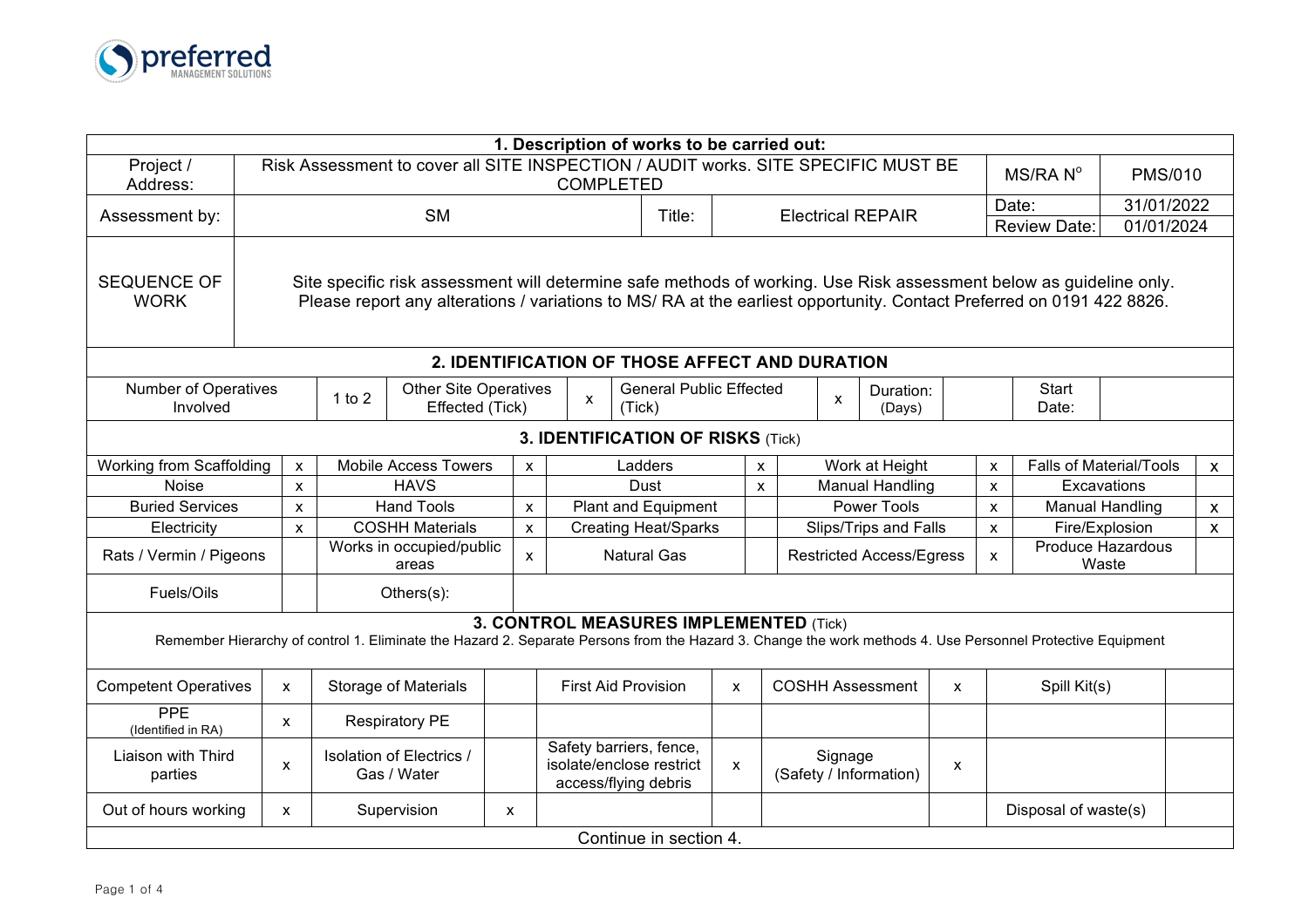

 $\overline{a}$ 

| <b>PPE REQUIREMENTS (Tick)</b> |   |                          |   |  |  |  |  |  |  |  |
|--------------------------------|---|--------------------------|---|--|--|--|--|--|--|--|
| <b>Safety Boots</b>            | x | Coveralls                |   |  |  |  |  |  |  |  |
| <b>Safety Glasses</b>          | x | <b>High Vis Clothing</b> | x |  |  |  |  |  |  |  |
| Gloves                         | x | Other (Identify)         |   |  |  |  |  |  |  |  |
| <b>Hearing Protection</b>      |   |                          |   |  |  |  |  |  |  |  |
| PP3 Dust Mask                  |   |                          |   |  |  |  |  |  |  |  |

| <b>PPE REQUIREMENTS (Tick)</b> |   |                   |  |               | Likelihood of Accident<br>(L | <b>Severity of Accident</b> |   |               | <b>Risk Rating</b><br>$(L \times S) = RR$ |
|--------------------------------|---|-------------------|--|---------------|------------------------------|-----------------------------|---|---------------|-------------------------------------------|
| Safety Boots                   | x | Coveralls         |  | Very Unlikely |                              | First Aid Injury            |   | <b>LOW</b>    | - 5                                       |
| Safety Glasses                 | х | High Vis Clothing |  | Unlikely      |                              | Minor Iniurv                |   | <b>MEDIUM</b> | $6 - 15$                                  |
| Gloves                         | ◠ | Other (Identify)  |  | Likelv        |                              | 3 Day + Injury              |   | <b>HIGH</b>   | $16 - 25$                                 |
| Hearing Protection             |   |                   |  | Very Likely   | Д                            | Maior Iniury                |   |               |                                           |
| PP3 Dust Mask                  |   |                   |  | Certain       |                              | Fatality / Disability       | 5 |               |                                           |

|                           |                                  |                         | <b>Before</b><br><b>Controls</b> |                |           |                                                                       | <b>Residual</b><br><b>Risk</b> |                |                | <b>Additional Control Measures</b>                                              |  |
|---------------------------|----------------------------------|-------------------------|----------------------------------|----------------|-----------|-----------------------------------------------------------------------|--------------------------------|----------------|----------------|---------------------------------------------------------------------------------|--|
| <b>Hazard</b>             | <b>Consequences</b>              | <b>Persons Affected</b> | L                                | $\mathbf{s}$   | <b>RR</b> | <b>Existing Control Measures</b>                                      |                                | S              | <b>RR</b>      | (where appropriate)                                                             |  |
| Fall from<br>Height       | Potential fatal                  | All                     | 3                                | 5              | 15        | Scaffold wherever possible to be<br>used                              | $\overline{2}$                 | $\overline{2}$ | 4              | Harness to be worn, double<br>lanyard system                                    |  |
| Slips, trips and<br>Falls | Broken limbs,<br>abrasions       | All                     | $\overline{2}$                   | $\mathbf{3}$   | 6         | Good housekeeping practices always                                    |                                | 1              | 2              | Regular site cleaning and<br>safe storage of waste, cordon<br>area if necessary |  |
| Noise                     | Irritant, dangerous<br>long term | All                     | 3                                | $\overline{2}$ | 6         | Hearing protection when using power<br>tools as necessary             | $\overline{1}$                 | 1              | $\overline{2}$ |                                                                                 |  |
| Ladders                   | <b>Potential Fall</b>            | Workers                 | $\overline{2}$                   | 4              | 8         | Inspect before every use for defects.<br>Use only for correct purpose | $\mathbf{1}$                   |                | 2              | Use scaffold wherever<br>possible                                               |  |
|                           |                                  |                         |                                  |                |           |                                                                       |                                |                |                |                                                                                 |  |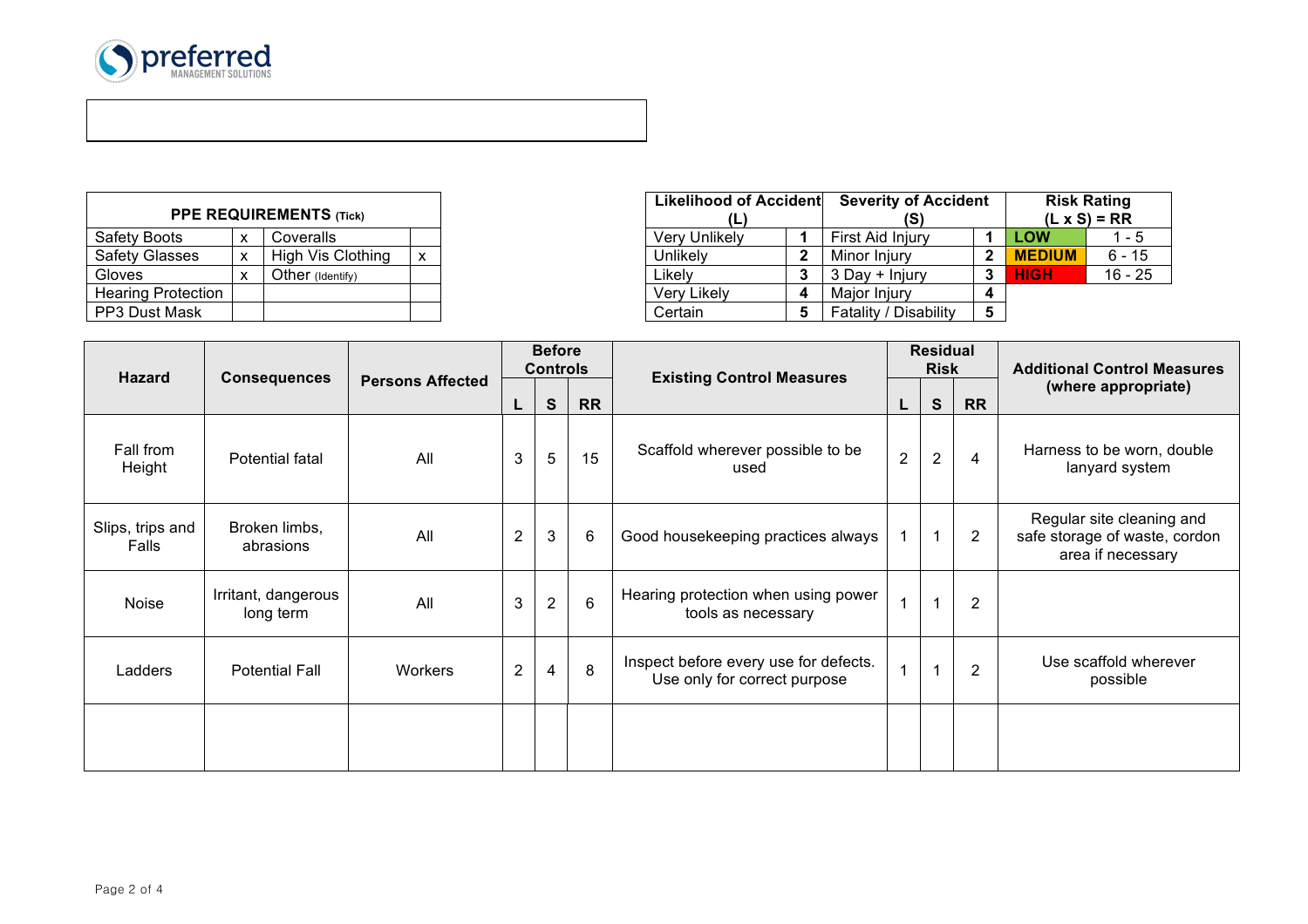

|                               |                     |                         | <b>Before</b><br><b>Controls</b> |                |                          |                                                            |   | <b>Residual</b><br><b>Risk</b> |                | <b>Additional Control Measures</b>           |
|-------------------------------|---------------------|-------------------------|----------------------------------|----------------|--------------------------|------------------------------------------------------------|---|--------------------------------|----------------|----------------------------------------------|
| <b>Hazard</b>                 | <b>Consequences</b> | <b>Persons Affected</b> | L                                | $\mathbf s$    | $\mathsf{R}$             | <b>Existing Control Measures</b>                           | L | S                              | $\mathsf{R}$   | (where appropriate)                          |
| Works in<br>occupied<br>areas | Danger to others    | All                     | $\overline{2}$                   | $\overline{2}$ | 4                        | Good communication with other<br>trades/ people            |   | $\mathbf{1}$                   | $\overline{2}$ | Cordon areas if necessary                    |
| Electricity                   | Potential fatal     | All                     | $\overline{2}$                   | 5              | 1<br>$\Omega$            | Ensure trade qualified before working<br>on electricity.   |   | 4                              | $\overline{4}$ |                                              |
| Gas/ fire/<br>explosion       | Potential fatal     | All                     | $\boldsymbol{2}$                 | 5              | $\mathbf{1}$<br>$\Omega$ | Ensure trade qualified before working<br>on Gas appliances |   | $\overline{4}$                 | 4              |                                              |
| Works in<br>occupied<br>areas | Danger to others    | All                     | $\overline{2}$                   | $\overline{2}$ | 4                        | Good communication with other<br>trades/ people            |   | $\mathbf{1}$                   | $\overline{2}$ | Cordon areas if necessary                    |
| Restricted<br>Access/Egress   | Abrasions, cuts     | Worker                  |                                  | 3              | 6                        | Awareness of surroundings                                  |   | 1                              | $\overline{2}$ | Safety helmet with chinstrap if<br>necessary |